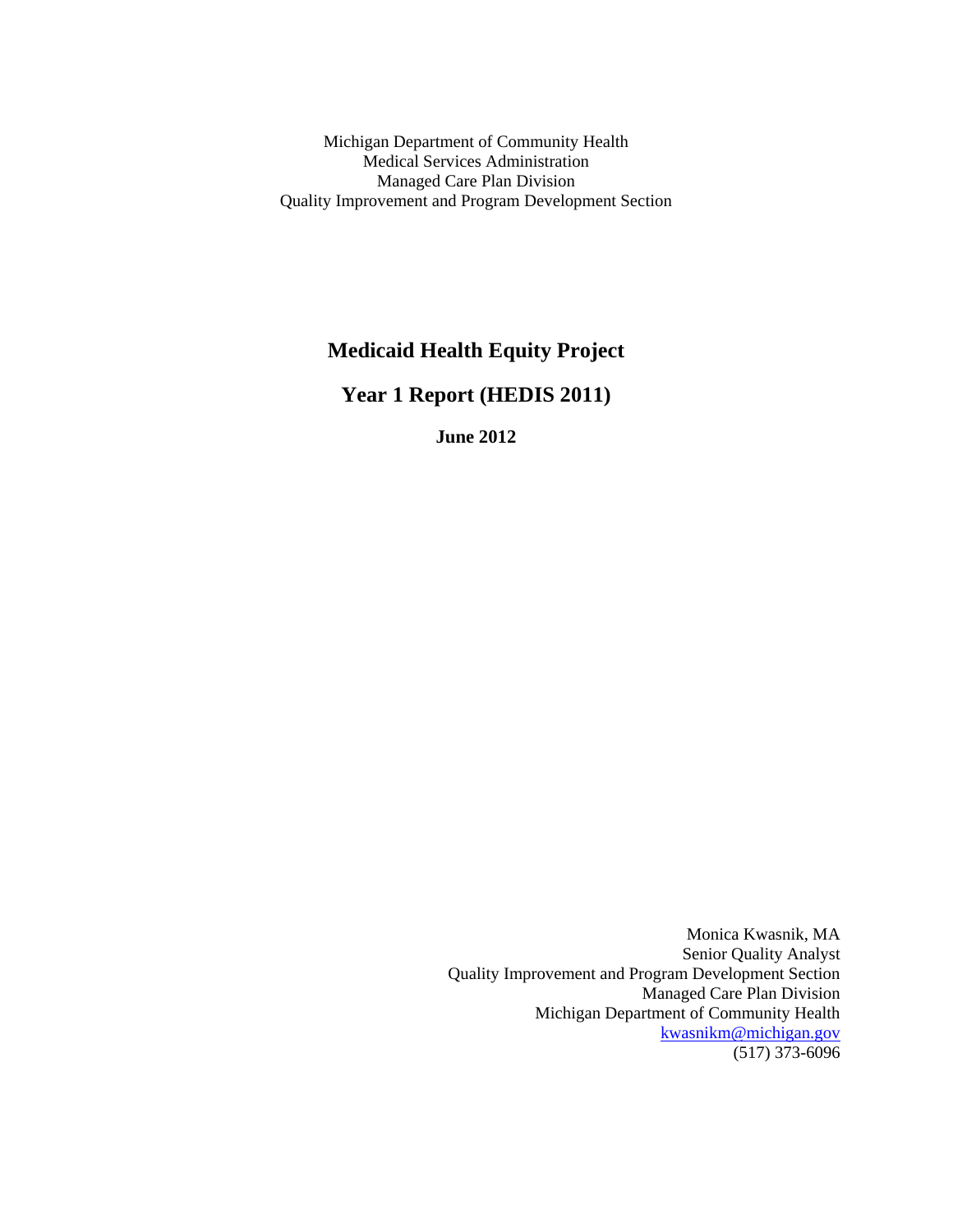### **Background**

Racial and ethnic disparities in healthcare and outcomes exist in both publicly and privately funded health programs. Racial and ethnic minority populations experience poorer outcomes than the general population for almost every health condition. The combined costs of racial and ethnic health disparities and premature death in the US between 2003 and 2006 were estimated by the Joint Center for Political and Economic Studies at \$1.24 trillion. It is projected that eliminating these health disparities would have reduced *direct medical care expenditures* in the US by \$229.4 billion for the same time period<sup>1</sup>. Michigan Medicaid has both an ideological and financial interest in determining what, if any, racial/ethnic disparities exist in the health care services we provide and/or the outcomes to beneficiaries.

#### **Introduction**

 $\overline{\phantom{a}}$ 

Michigan Medicaid is required to monitor the quality and appropriateness of the healthcare services delivered by our fourteen participating Medicaid Health Plans (MHPs) to the 1.2 million beneficiaries in their care<sup>2</sup>. Federal regulations require that MHPs provide services "in a culturally competent manner to all enrollees, including those with limited English proficiency and diverse cultural and ethnic backgrounds."<sup>3</sup> Both federal and state laws address the need to reduce racial/ethnic disparities in healthcare and outcomes. The Affordable Care Act (ACA) includes language that prohibits discrimination under any health program or activity that is receiving federal financial assistance<sup>4</sup>. The ACA also includes improved federal data collection efforts by ensuring that federal health care programs collect and report data on race, ethnicity, sex, primary language, and disability status<sup>3</sup>. On a state level, Michigan Public Act 653 of 2006 directs the Michigan Department of Community Health to develop strategies to reduce racial and ethnic disparities, including the compilation of racial and ethnic specific data including, but not limited to, morbidity and mortality<sup>6</sup>.

In an effort to comply with federal and state law, and toward the end of ensuring high quality healthcare for all Medicaid Managed Care beneficiaries, the Quality Improvement and Program Development Section of the Medicaid Managed Care Plan Division developed the *Medicaid Health Equity Project*.

In early 2010, all Medicaid health plans were asked to participate in conference calls to frame the problem of disparities in care and plan the project. During those calls, Michigan Medicaid solicited MHPs for input and advice in the development of the methodology. A set of initial

 $<sup>1</sup>$  LaVeist RA, Gaskin DJ, Richard P. The Economic Burden of health Inequalities in the United States.</sup> Washington, DC: Joint Center for Political and Economic Studies; September 2009

<sup>2</sup> Michigan Medicaid Managed Care Enrollment Report, January 2012

<sup>&</sup>lt;sup>3</sup> Balanced Budget Act of 1997. 42 CFR 438.206(e)(2). Cultural Considerations.

<sup>&</sup>lt;sup>4</sup> Patient Protection and Affordable Care Act, PUBLIC LAW 111-148, Sec. 1557

<sup>&</sup>lt;sup>5</sup> Patient Protection and Affordable Care Act, PUBLIC LAW 111-148, Sec. 4302

<sup>6</sup> Michigan Compiled Laws, 2006 PA 653. Signed by Gov. Jennifer M. Granholm on January 8, 2006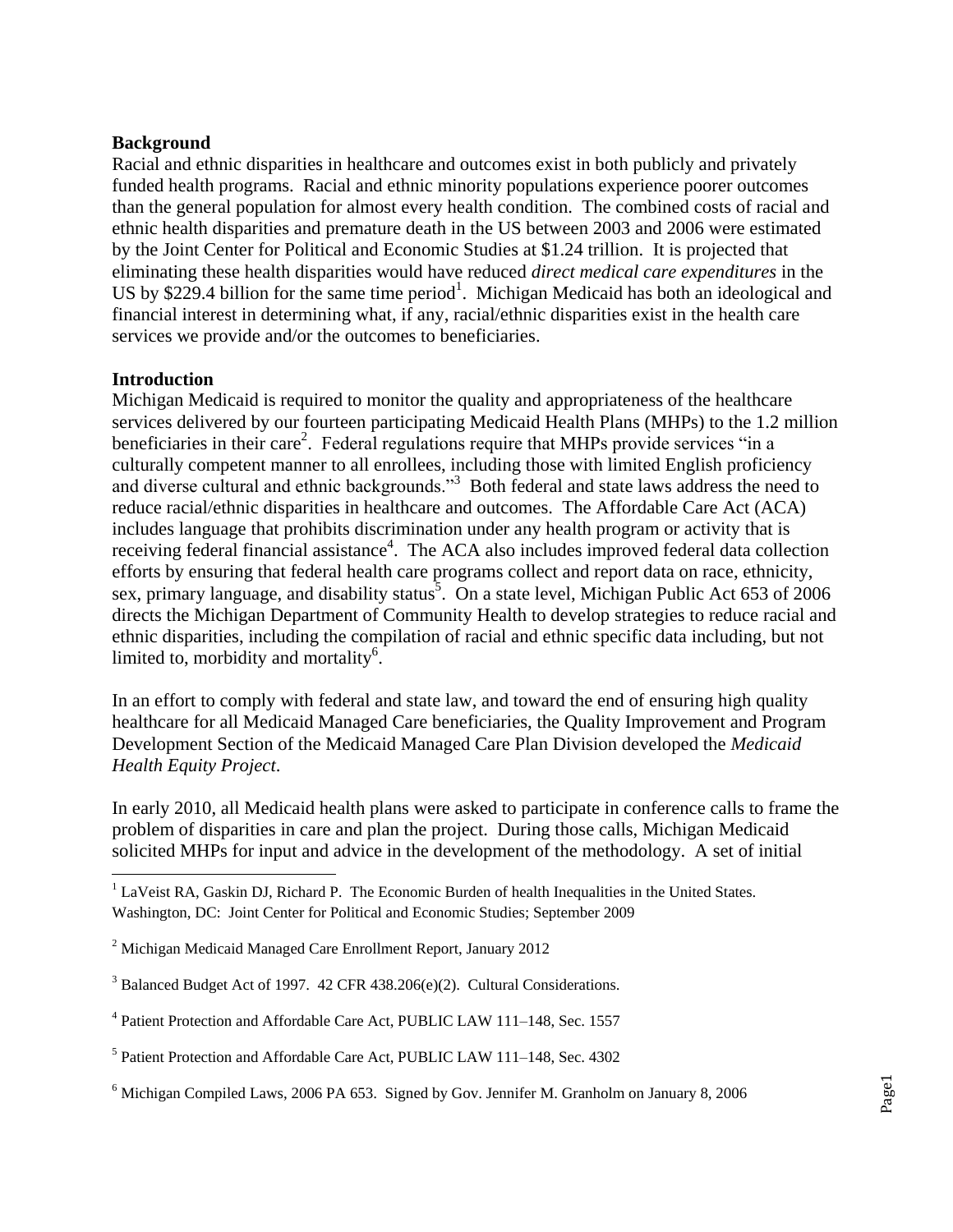measures was agreed upon and specifications were developed. Final instructions and a data submission template were distributed with a deadline of July 15, 2011. All fourteen Michigan MHPs submitted data.

## **Methods**

### *Data Collection*

As a means of measuring quality consistently across plans, and to facilitate comparison across states, MHPs submit audited Health Effectiveness Data and Information Set (HEDIS) data to DCH for each measure that pertains to Medicaid covered benefits<sup>7</sup>. All Medicaid Managed Care Plans were asked to submit the following subset of HEDIS 2011 measures broken down by race/ethnicity to DCH:

Breast Cancer Screening Cervical Cancer Screening Chlamydia Screening (Combined) HbA1c Testing Childhood Immunizations Combo 3 Appropriate Asthma Meds (Combined) Child Access to Care (25 months to 6 years) Adult Access to Care (20-44 years)

For Hybrid measures (those which allow health plans to use both their internal administrative databases as well as medical record review to determine compliance rates) plans submitted only administrative data for this report. This could result in underreporting by health plans and may possibly affect rates. MHPs were provided with a blank template to ensure consistency across all plan submissions (see Appendix A). Plans used their audited HEDIS data to draw the initial numbers (total numerators and denominators), but the final data broken down by race/ethnicity was not audited. Data from all MHPs were aggregated by race/ethnicity and compiled for each measure. A Michigan Medicaid Managed Care aggregated average was then developed for each racial/ethnic group for each of the eight measures. Racial/ethnic differences in rates were apparent for each measure.

## **Results**

Table 1 shows all HEDIS 2011 numerators, denominators, and rates for the eight Year 1 measures, for all racial/ethnic populations for which we have Medicaid Managed Care data. The rates varied by race/ethnicity for each of the measures.

<sup>&</sup>lt;sup>7</sup> For a detailed discussion of HEDIS data specifications see HEDIS 2011 Technical Specification created and <sup>7</sup> maintained by the National Committee for Quality Assurance (NCQA)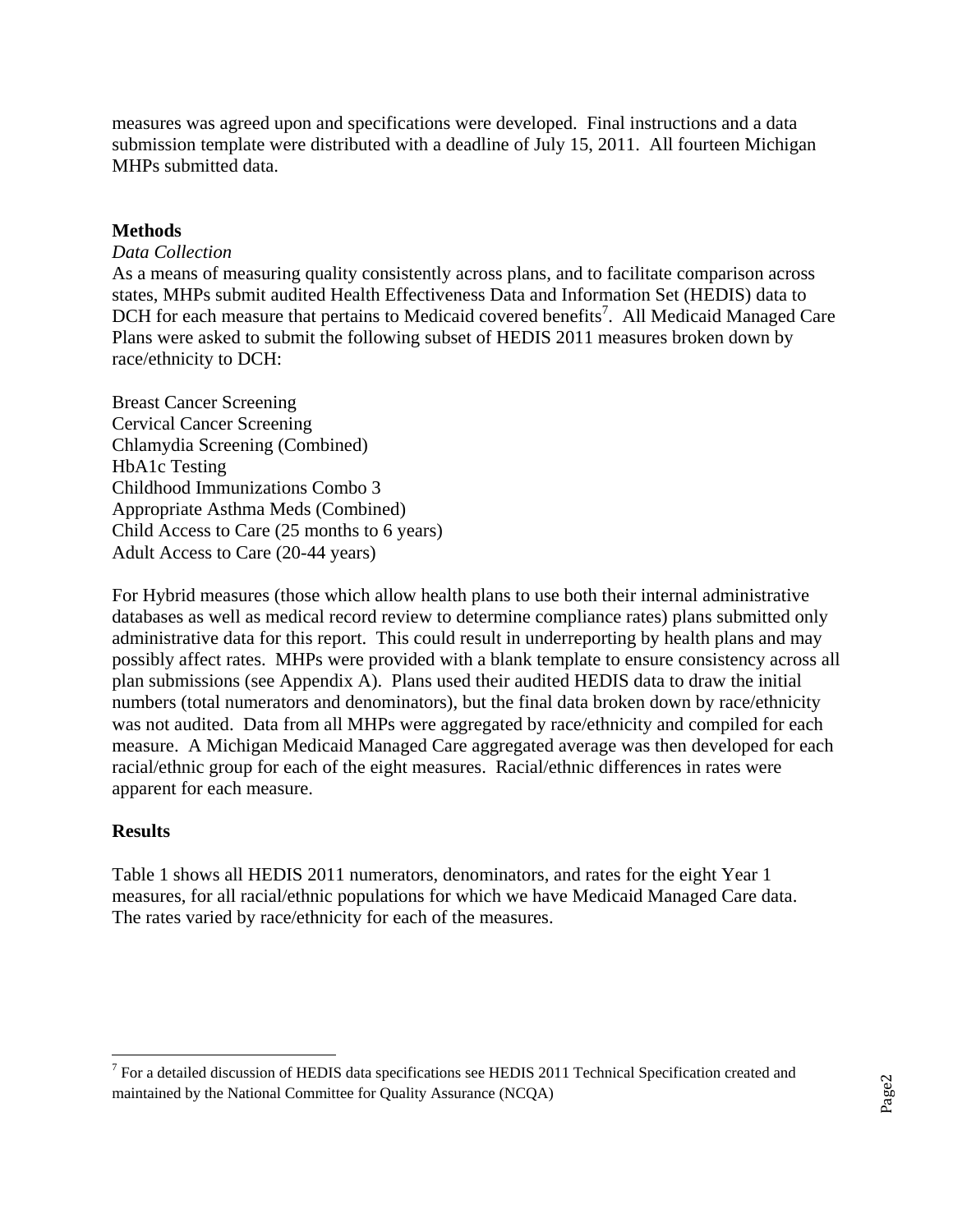| Race/<br>Ethnicity*   | <b>Breast Cancer</b><br>Screening (BCS) |       |      | Cervical Cancer<br>Screening (CCS) |       |      | Chlamydia Testing<br>Total (CHL) |       |      | HbA1c Testing<br>(CDC) |                          |      | Childhood Imms<br>Combo 3 (CIS) |                          |      | Appropriate Asthma<br>Meds Total (ASM) |                          |       | Access to Care<br>25 months-6 yrs<br>(CAP) |       |      | Access to Care<br>$20-44$ yrs<br>(AAP) |          |      |
|-----------------------|-----------------------------------------|-------|------|------------------------------------|-------|------|----------------------------------|-------|------|------------------------|--------------------------|------|---------------------------------|--------------------------|------|----------------------------------------|--------------------------|-------|--------------------------------------------|-------|------|----------------------------------------|----------|------|
|                       | Num                                     | Den   | %    | Num                                | Den   | %    | Num                              | Den   | $\%$ | Num                    | Den                      | %    | Num                             | Den                      | $\%$ | Num                                    | Den                      | $\%$  | Num                                        | Den   | %    | Num                                    | Den      | %    |
| AI/AN                 | 37                                      | 74    | 50.0 | 125                                | 213   | 58.7 | 53                               | 110   | 48.2 | 47                     | 61                       | 77.0 | 31                              | 44                       | 70.5 | 32                                     | 33                       | 97.0  | 196                                        | 217   | 90.3 | 261                                    | 288      | 90.6 |
| Asian                 | 43                                      | 81    | 53.1 | <b>Insufficient Data</b>           |       |      | 20                               | 54    | 37.0 |                        | <b>Insufficient Data</b> |      | 69                              | 86                       | 80.2 | 39                                     | 39                       | 100.0 | 353                                        | 374   | 34.4 | 218                                    | 275      | 79.3 |
| African<br>American   | 8662                                    | 16030 | 54.0 | 28658                              | 42078 | 68.1 | 17302                            | 23638 | 73.2 | 6658                   | 9231                     | 72.1 | 5986                            | 9794                     | 61.1 | 5921                                   | 6930                     | 85.4  | 47326                                      | 55086 | 85.9 | 51063                                  | 6406     | 79.7 |
| Hispanic              | 450                                     | 781   | 57.6 | 2039                               | 2934  | 69.5 | 1155                             | 1886  | 61.2 | 641                    | 847                      | 75.7 | 864                             | 1192                     | 72.5 | 578                                    | 648                      | 89.2  | 10379                                      | 11325 | 91.  | 4261                                   | 5187     | 82.1 |
| NH/OPI                | <b>Insufficient Data</b>                |       |      | 36                                 | 84    | 42.9 | <b>Insufficient Data</b>         |       |      |                        | <b>Insufficient Data</b> |      |                                 | <b>Insufficient Data</b> |      |                                        | <b>Insufficient Data</b> |       | 78                                         | 97    | 80.4 | 81                                     | 110      | 73.6 |
| Other/<br>Multiracial | 262                                     | 434   | 60.4 | 862                                | 1378  | 62.6 | 162                              | 269   | 60.2 | 437                    | 523                      | 83.6 | 231                             | 289                      | 79.9 | 150                                    | 161                      | 93.2  | 1794                                       | 1926  | 93.1 | 1120                                   | 1337     | 83.8 |
| White                 | 11106                                   | 19076 | 58.2 | 40784                              | 60582 | 67.3 | 13715                            | 25022 | 54.8 | 9961                   | 12193                    | 81.7 | 12384                           | 17389                    | 71.2 | 7585                                   | 8574                     | 88.5  | 87181                                      | 94986 | 91.8 | 75938                                  | 884<br>5 | 85.9 |
| Unknown/<br>Declined  | 286                                     | 507   | 56.4 | 1201                               | 1962  | 61.2 | 593                              | 989   | 60.0 | 384                    | 515                      | 74.6 | 1410                            | 2020                     | 69.8 | 363                                    | 402                      | 90.3  | 4759                                       | 5278  | 90.2 | 2324                                   | 2921     | 79.6 |

## Table 1. Michigan Medicaid Managed Care Select HEDIS 2011 Measures by Race/Ethnicity. All Populations.

\*In the HEDIS data collection process, members are identified first with a race, then an ethnicity of Hispanic, Non-Hispanic, Unknown, or Declined. For this study, all Hispanic beneficiaries, regardless of race, were moved into the category Hispanic. They are not duplicated in the race categories.

There are data available for eight racial/ethnic groups (American Indian/Alaskan Native, Asian, African American, Hispanic/Latino, Native Hawaiian/Other Pacific Islander, Other/Multiracial, White, Unknown/Declined). For the measures in this report, however, African American, Hispanic/Latino, and White beneficiaries make up over 90% of the eligible population. Table 2 below is the same as Table 1, except that it shows only the African American, Hispanic/Latino, and White populations.

Rates are in the shaded column.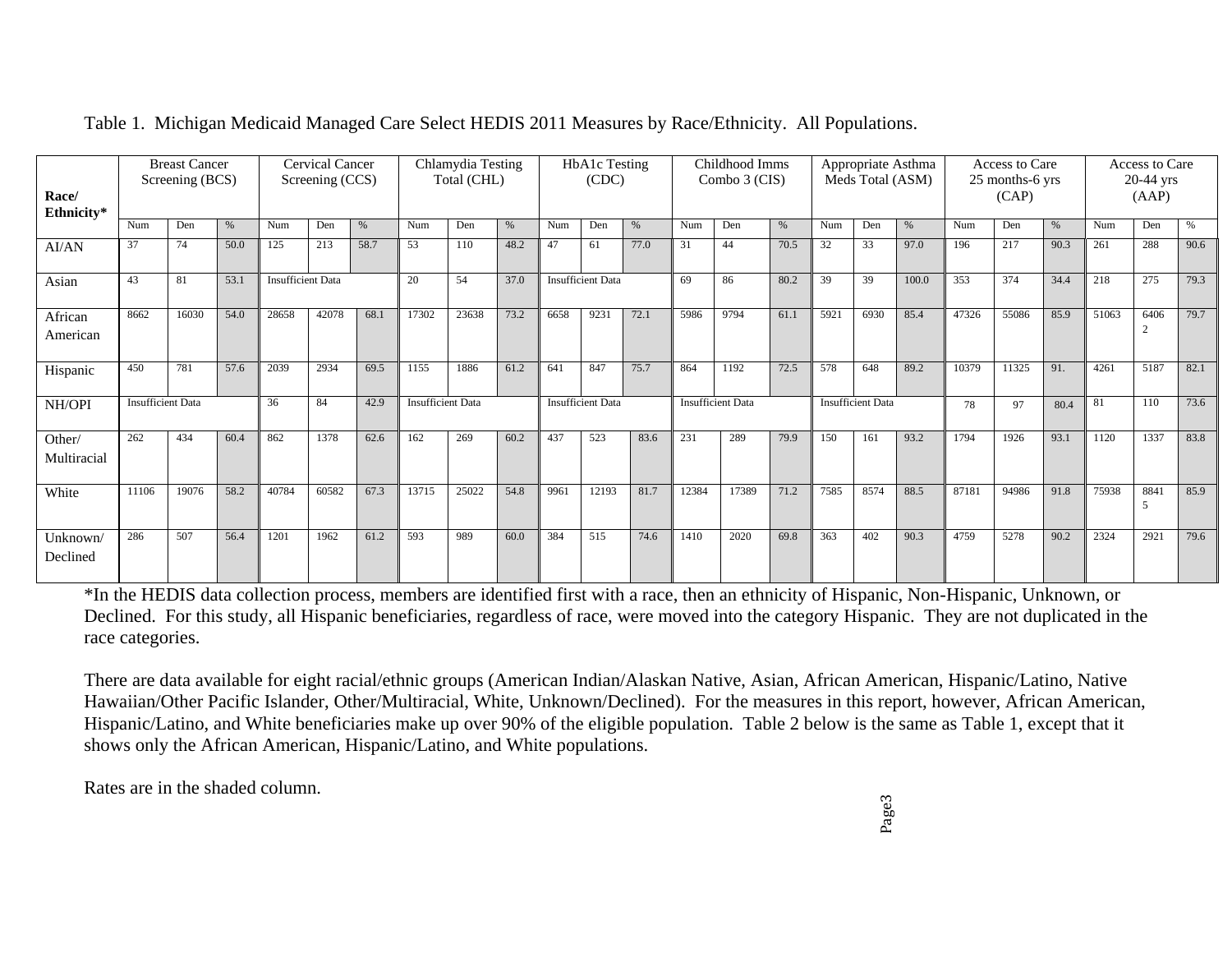| <b>Breast Cancer</b><br>Screening<br>(BCS)<br>Race/<br><b>Ethnicity</b> |       | Cervical Cancer<br>Screening<br>(CCS) |      |       | Chlamydia Testing<br>Total<br>(CHL) |      |       | HbA1c Testing<br>(CDC) |      |      | Childhood Imms<br>Combo 3<br>(CIS) |      |       | Appropriate<br>Asthma Meds<br>Total (ASM) |      |      | Access to Care<br>25 months-6 yrs<br>(CAP) |               |       | Access to Care<br>$20-44$ yrs<br>(AAP) |      |       |       |      |
|-------------------------------------------------------------------------|-------|---------------------------------------|------|-------|-------------------------------------|------|-------|------------------------|------|------|------------------------------------|------|-------|-------------------------------------------|------|------|--------------------------------------------|---------------|-------|----------------------------------------|------|-------|-------|------|
|                                                                         | Num   | Den                                   | $\%$ | Num   | Den                                 |      | Num   | Den                    |      | Num  | Den                                | %    | Num   | Den                                       |      | Num  | Den                                        | $\frac{0}{6}$ | Num   | Den                                    | %    | Num   | Den   | %    |
| African<br>American                                                     | 8662  | 16030                                 | 54.0 | 28658 | 42078                               | 68.1 | 17302 | 23638                  | 73.2 | 6658 | 9231                               | 72.1 | 5986  | 9794                                      | 61.1 | 592  | 6930                                       | 85.4          | 47326 | 55086                                  | 85.9 | 51063 | 64062 | 79.7 |
| Hispanic                                                                | 450   | 781                                   | 57.6 | 2039  | 2934                                | 69.5 | 1155  | 1886                   | 61.2 | 641  | 847                                | 75.7 | 864   | 1192                                      | 72.5 | 578  | 648                                        | 89.2          | 10379 | 11325                                  | 91.  | 4261  | 5187  | 82.1 |
| White                                                                   | 11106 | 19076                                 | 58.2 | 40784 | 60582                               | 67.3 | 13715 | 25022                  | 54.8 | 9961 | 12193                              | 81.7 | 12384 | 17389                                     | 71.2 | 7585 | 8574                                       | 88.5          | 87181 | 94986                                  | 91.8 | 75938 | 88415 | 85.9 |

Table 2. Michigan Medicaid Managed Care Select HEDIS 2011 Measures by Race/Ethnicity. African American, Hispanic/Latino, White only.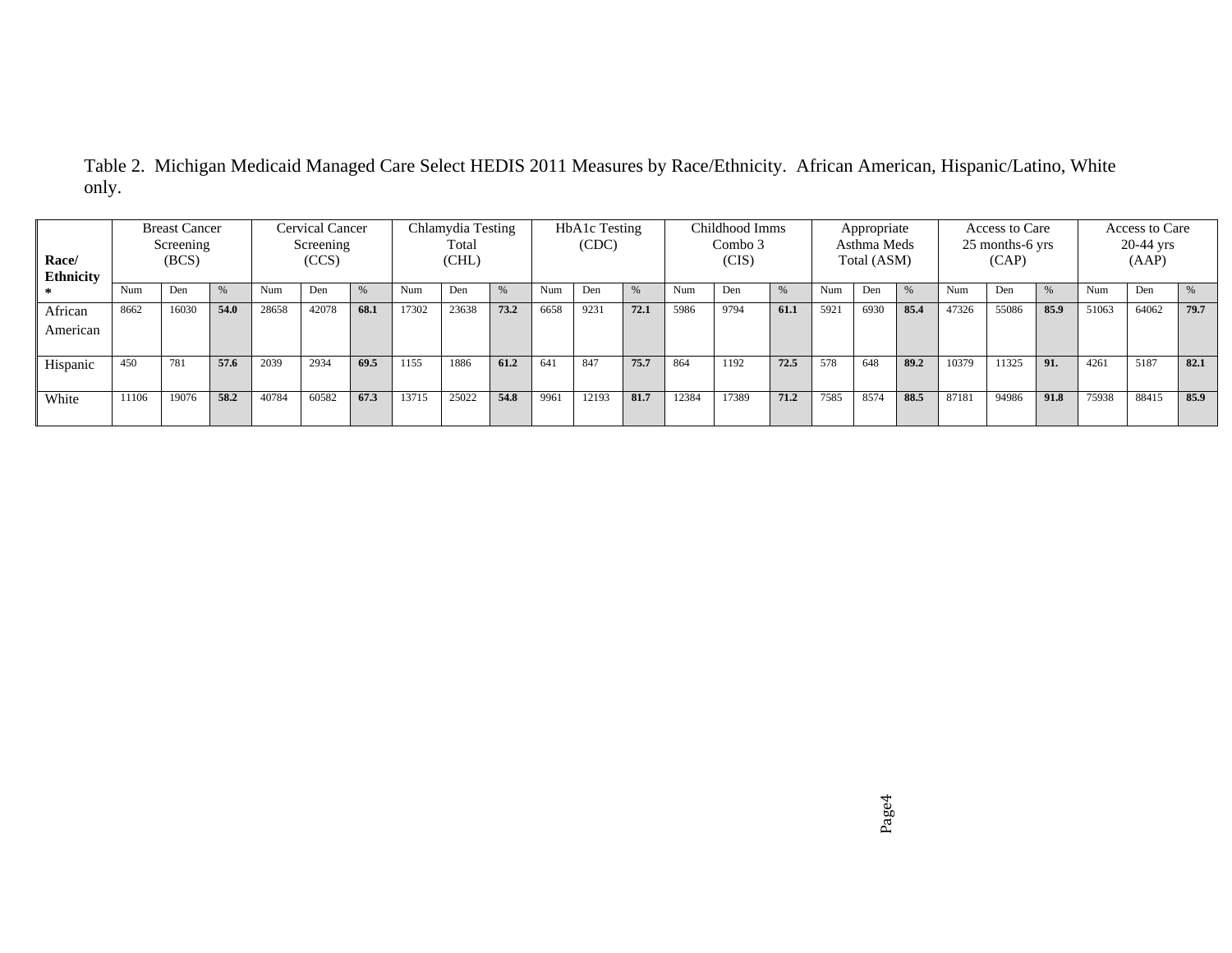The graphs below illustrate the results of the quality measures by race/ethnicity for the three largest populations enrolled in Medicaid Managed Care.



Graph 1. Breast Cancer Screening Rates, Summary of All Plans Combined. African American, Hispanic/Latino, and White populations.

Graph 2. Cervical Cancer Screening, Summary of All Plans Combined. African American, Hispanic/Latino,and White populations.



Page5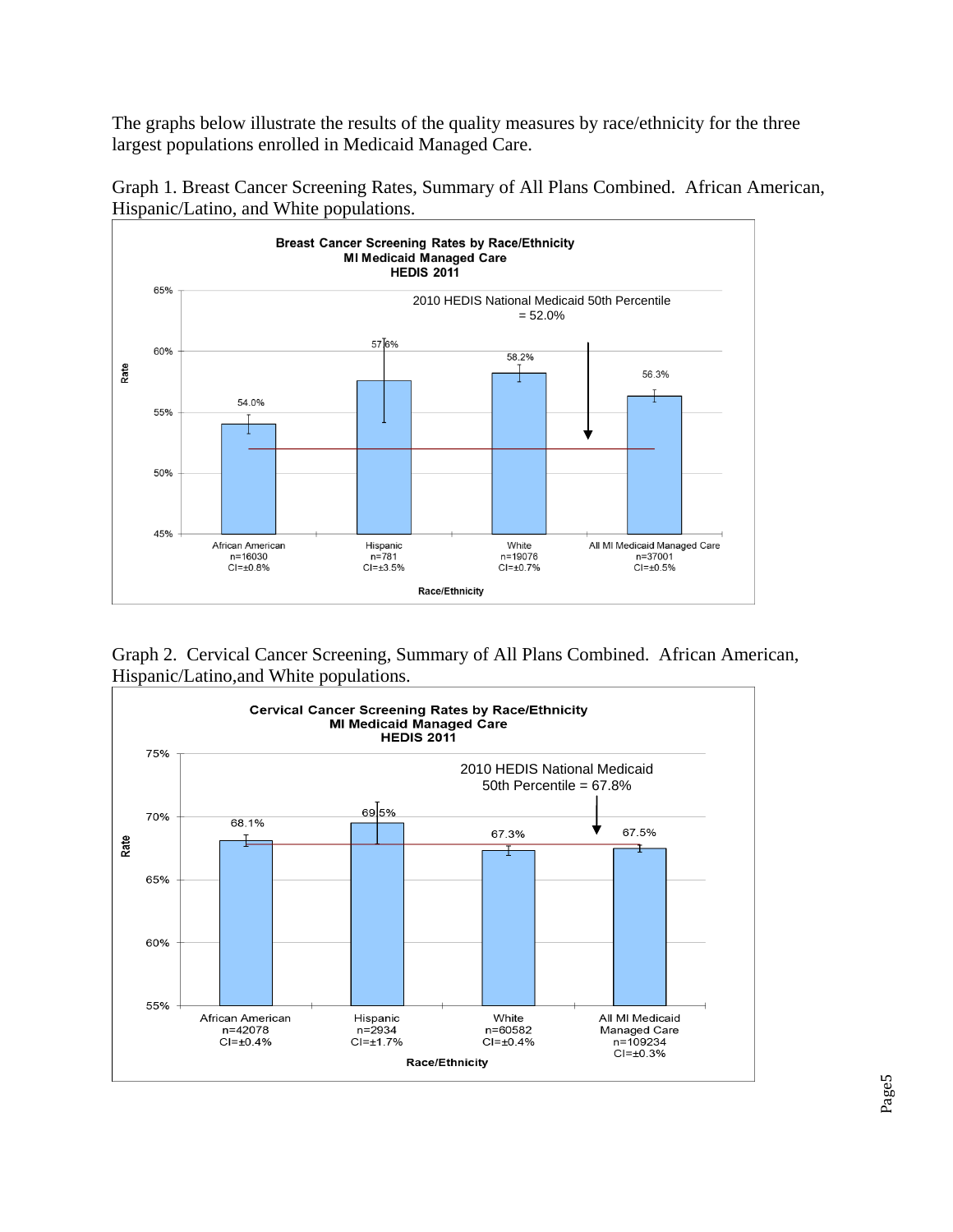Graph 3. Chlamydia Screening Rates, Summary of All Plans Combined. African American, Hispanic/Latino, and White populations.



Graph 4. HbA1c Testing Rates, Summary of All plans Combined. African American, Hispanic/Latino, and White populations.

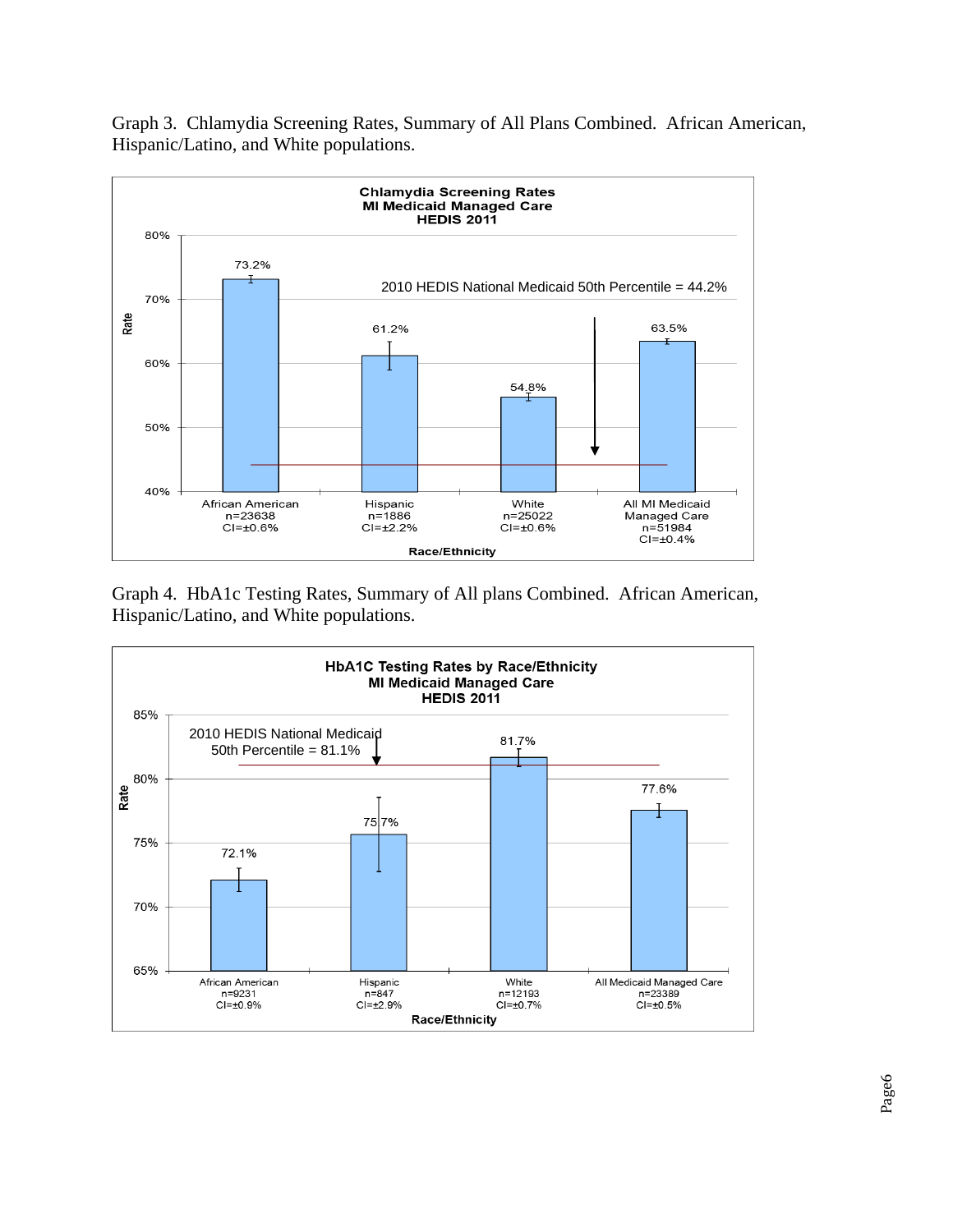

Graph 5. Childhood Immunization Rates for Combination 3. Summary of All plans Combined. African American, Hispanic/Latino,and White populations.

Graph 6. Rates of Use of Appropriate Asthma Medications (Combined). Summary of All plans Combined. African American, Hispanic/Latino, and White populations.

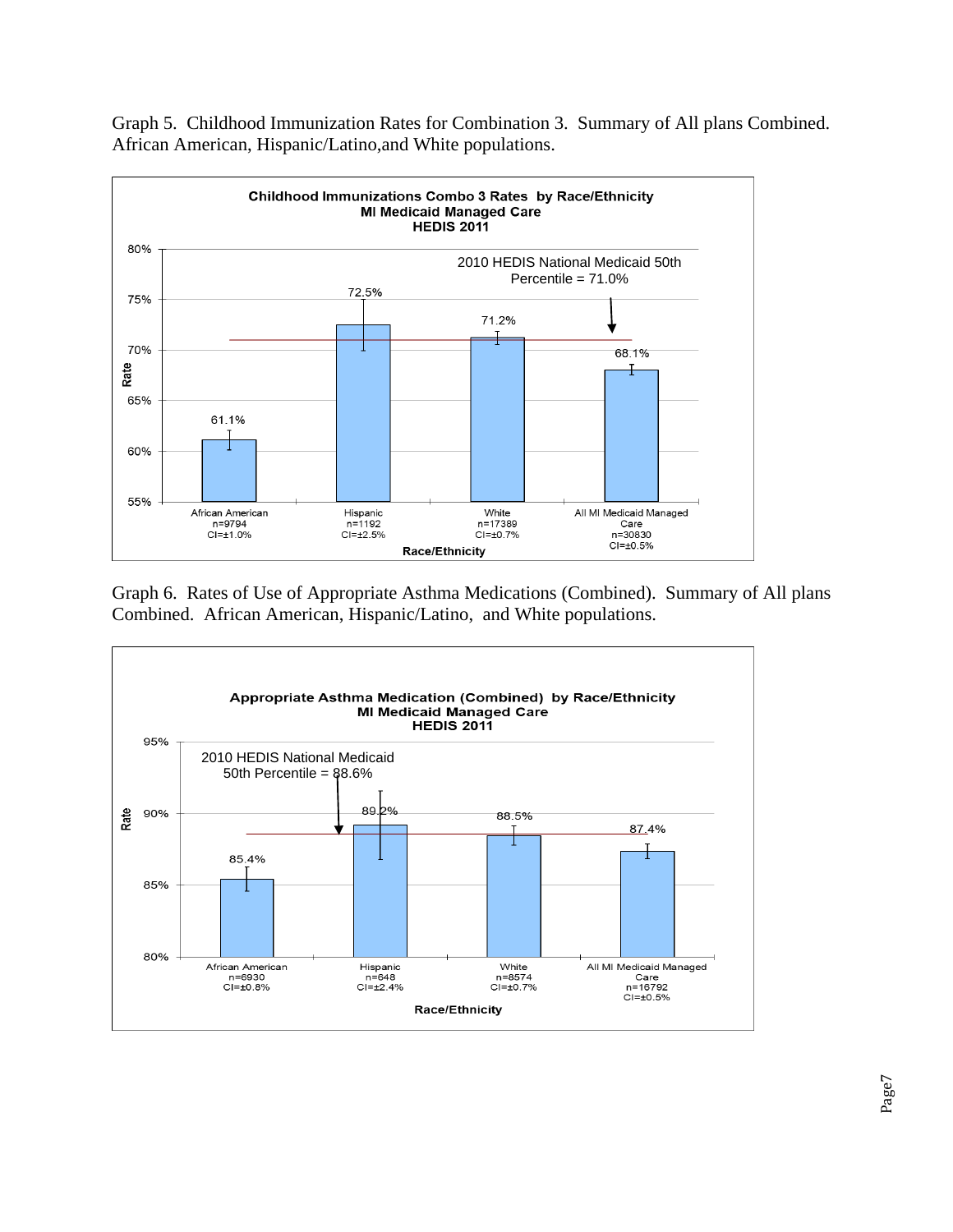

Graph 7. Childhood Access to Care Rates (25 mos-6 yrs.) Summary of All plans Combined. African American, Hispanic/Latino, and White populations.

Graph 8. Adult Access to Care Rates (20-44 yrs.) Summary of All plans Combined. African American, Hispanic/Latino, and White populations.



There were racial/ethnic differences in rates for all measures. The difference between the African American, Hispanic/Latino, and White rates are summarized in Table 3.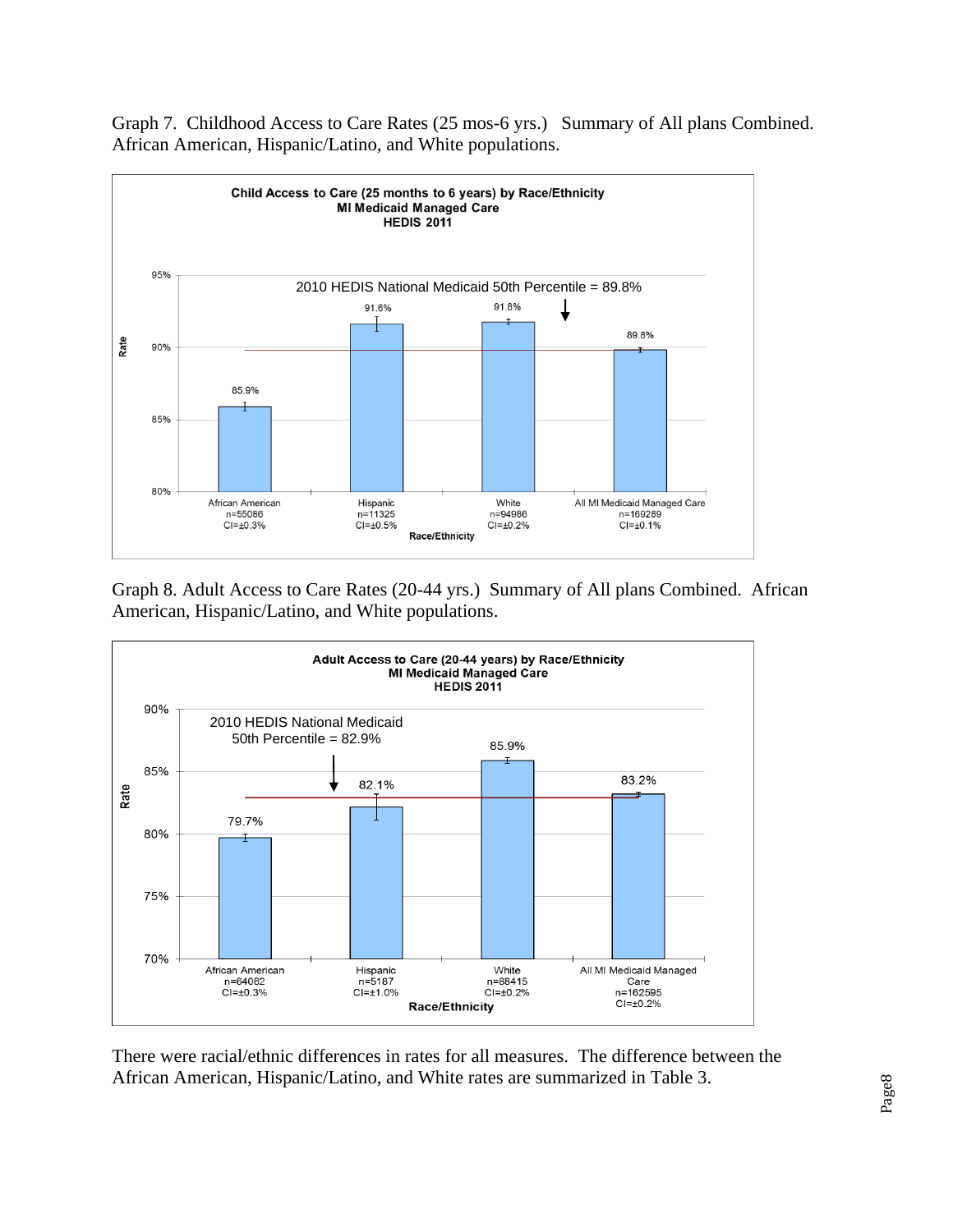| Measure                                                 | 2011 White<br>Rate | 2011<br>African<br>American<br>Rate | Rate<br>Difference | 2011<br>Hispanic/Latino<br>Rate | Rate<br>Difference |
|---------------------------------------------------------|--------------------|-------------------------------------|--------------------|---------------------------------|--------------------|
| <b>Breast Cancer</b><br>Screening (BCS)                 | 58.2               | 54.0                                | $-4.2*$            | 57.6                            | $-0.6$             |
| <b>Cervical Cancer</b><br>Screening (CCS)               | 67.3               | 68.1                                | $0.8*$             | 69.5                            | $2.2*$             |
| Chlamydia Screening<br>(CHL)                            | 54.8               | 73.2                                | $18.4*$            | 61.2                            | $6.4*$             |
| HbA1c Testing for<br>Diabetics (CDC)                    | 81.7               | 72.1                                | $-9.6*$            | 75.7                            | $-6.0*$            |
| Childhood<br>Immunizations (CIS)                        | 71.2               | 61.1                                | $-10.1*$           | 72.5                            | 1.3                |
| Appropriate Asthma<br><b>Medications Total</b><br>(ASM) | 88.5               | 85.4                                | $-3.1*$            | 89.2                            | 0.7                |
| Childhood Access to<br>Care 25mos. - 6 yrs<br>(CAP)     | 91.8               | 85.4                                | $-6.4*$            | 91.0                            | $-0.8$             |
| <b>Adult Access to Care</b><br>20-44 yrs. (AAP)         | 85.9               | 79.7                                | $-6.2*$            | 82.1                            | $-3.8*$            |

Table 3. Rate differences. White, African American, and Hispanic/Latino. Michigan Medicaid Managed Care. HEDIS 2011.

 $*$  = Difference is statistically significant

#### *Measuring Disparity*

Table 3 provides an absolute measure of inequity. The African American rate is subtracted from the White rate and the difference is the "Rate Difference". The same process was undertaken for the Hispanic/Latino population. Where rates for minority populations fell below White rates, cells are highlighted in yellow. Where rates for minority populations exceeded White rates, cells are highlighted in orange. Within this set of eight measures, the largest negative difference between White rates and African American rates can be found in Childhood Immunizations Combo 3, where the gap between African American children and White children is 10.1 percentage points. It should also be noted that both African American and Hispanic/Latino women were screened for Chlamydia at significantly higher rates than for White women.